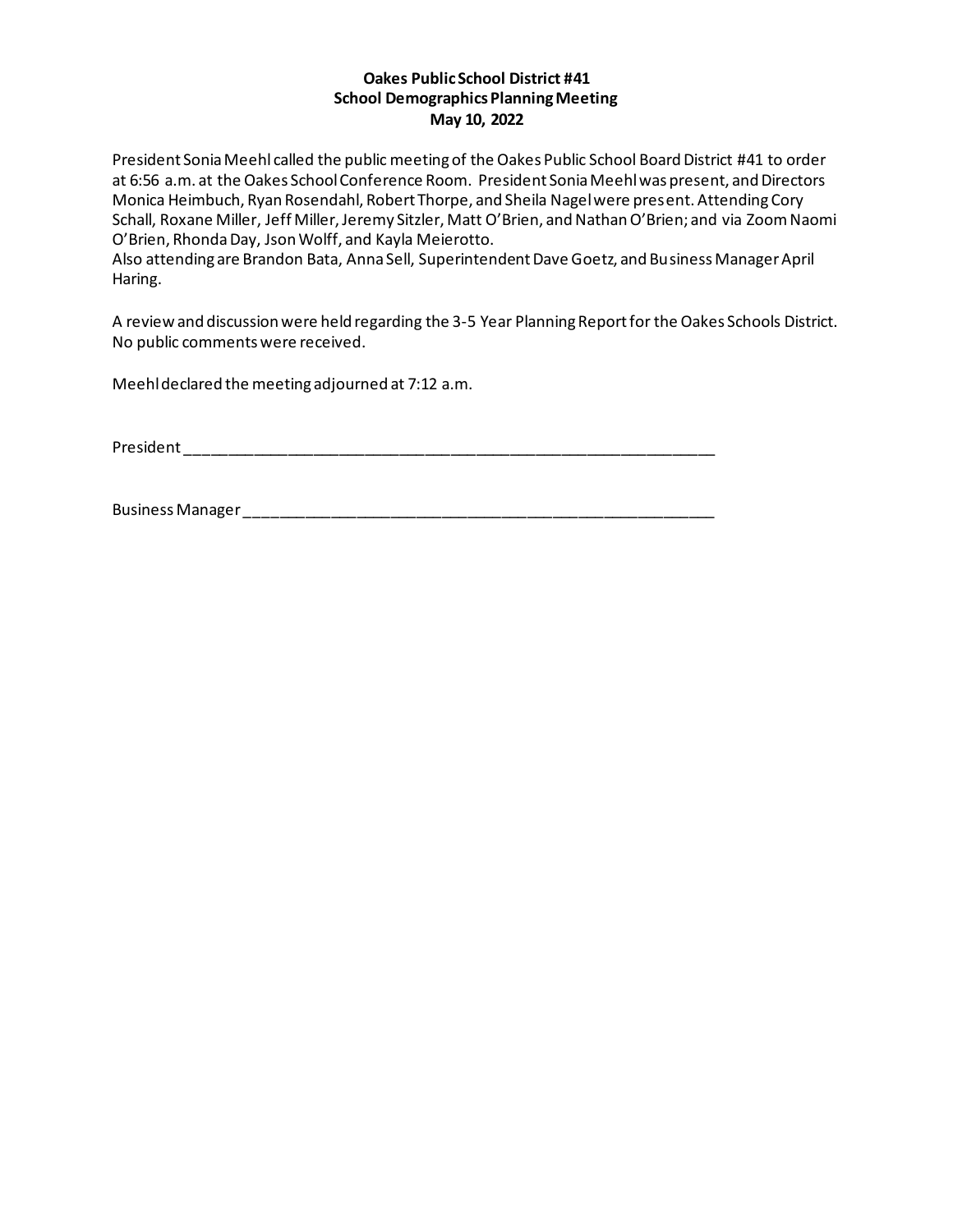# **Oakes Public School District #41 Regular Meeting Minutes May 10, 2022**

President Sonia Meehl called the regular meeting of the Oakes Public School Board District #41 to order at 7:00 a.m. at the Oakes School Conference Room. President Sonia Meehl was present, and Directors Monica Heimbuch, Ryan Rosendahl, Robert Thorpe, and Sheila Nagel were present. Attending Cory Schall, Roxane Miller, Jeff Miller, Jeremy Sitzler, Matt O'Brien, and Nathan O'Brien; via ZoomTiffany Heier, Naomi O'Brien, Rhonda Day, Json Wolff, and Kayla Meierotto. Also attending are Brandon Bata, Anna Sell, Superintendent Dave Goetz, and Business Manager April Haring.

The pledge of allegiance was recited.

Nagelmotioned, Heimbuch seconded to approve the agendawith addition of Business Manager duties under Action Item, motion carried.

President Meehl recognized the visitors present.

## Reports

Reviewed and discussed the department reports. Thorpe discussed concerns of third floor bids and project timeline. Mr. Goetz noted he has received approval for Summer Programs. Mrs. Sell presented information on student state assessment scores. Nagel congratulated Mrs. Roberts for her Teacher of the Year award.

Thorpe motioned, Rosendahlseconded to approve administration reports as presented, motion carried.

## Action Items

*Election Workers,*Heimbuch motioned, Nagel seconded to approve the appointment of Kay Opp, Carol Wolff, Barb Boyle, and Randa Gemar as election workers for the 2022 Election, motioned carried. *Staffing*, Nagelmotioned, Rosendahlseconded to accept resignation from Rod Kramer as Elementary Teacher and Boys Basketball Coach effective at the end of the current school year and will consider liquidated damages if any additional expenses occur, motion carried. Meehl stated her appreciation for his service.

Rosendahl motioned, Heimbuch seconded to approve contractsfor Cheska Bacani as HS Science Teacher, Rylie Loeks as HS Music Teacher, and Leslie Dethlefsen as English Language Learnerfor the school year 2022-23, motion carried.

*Re-Entry Plan* was reviewed. Heimbuch motioned, Thorpe seconded to reaffirm and approve review of the Re-Entry Plan with no changes, motion carried.

*Three and Five Year Plan*, Thorpe motioned, Heimbuch seconded to approve the report with recommendations from the public hearing, motion carried.

*Basketball Coach* open positions were discussed. Head Boys and Head Girls Coaching positions are open. Board reviewed procedure for hiring head coaching positions.

*2022-23 Lunch Prices*, Heimbuch motioned, Nagelseconded to increase lunch pricing as follows Student Breakfast \$2.10; Elementary Lunch \$2.80; HS Lunch \$2.90; Snack Drink \$0.40; motion carried.

*SRO Update*was presented to the Board. Principal Sell and Bata shared the success and appreciation of the program. Officer Sitzler has been instrumental in helping with students, dealing with concerns, and forming relationships. Chief O'Brien emphasized the school being a priority and hopes the program continues.

Thorpe left the meeting at 8:05 a.m.

*AD Update*was presented by Mr. Goetz on the changes in the Activities Director full-time status. Principal Bata expressed the improvement of communication and capability of filling substitute needs. Meehl commented on the success of the game sponsorships and requested more information for the June meeting.

*Business Manager Job Description*, Heimbuch motioned,Nagelseconded to approve description and responsibilities as presented, motion carried.